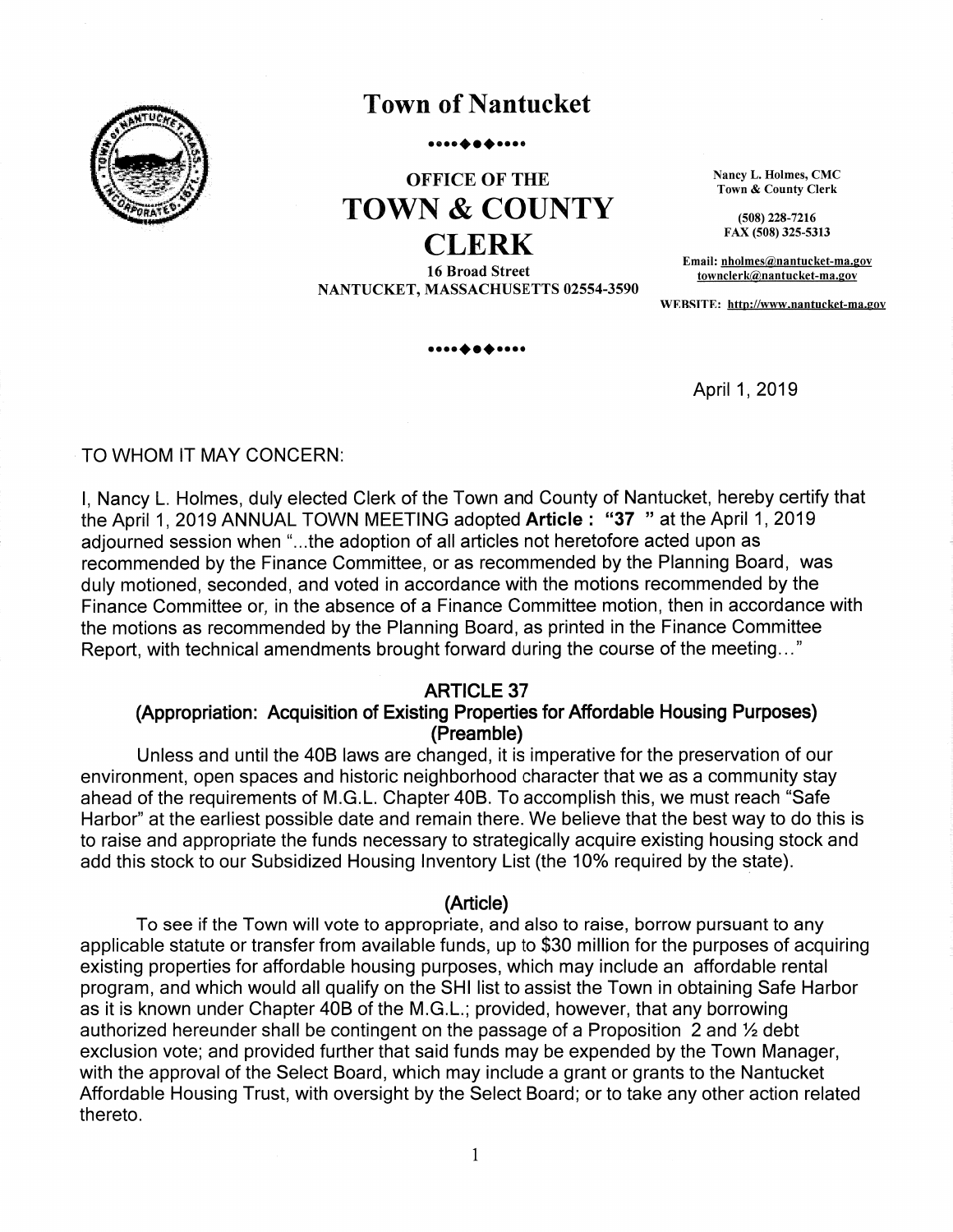#### (Tobias Glidden, et al)

FINANCE COMMITTEE MOTION: Moved that the sum of Ten Million Dollars (\$10,000,000) is appropriated for the purposes of acquiring existing properties for affordable housing purposes. which may include an affordable rental program, and also interest in and/or deed restrictions to properties for affordable housing purposes all of which must qualify for the Town's Subsidized Housing Inventory, to be spent by the Town Manager with the approval of the Select Board which may include a grant or grants to the Nantucket Affordable Housing Trust, with oversight by the Select Board; that to meet said appropriation the Treasurer, with the approval of the Select Board, is hereby authorized to borrow the sum Ten Million Dollars (\$10,000,000) pursuant to General Laws Chapter 44, Sections 7 or 8, or any other enabling authority, and to issue bonds and notes of the Town therefor; provided, however, that any borrowing authorized hereunder shall be contingent on the passage of a Proposition 2 and 1/2 debt exclusion vote; that any premium received by the Town upon the sale of any bonds or notes approved by this vote, less any such premium applied to the payment of the costs of issuance of such bonds or notes, may be applied to the payment of costs approved by this vote in accordance with Chapter 44, Section 20 of the General Laws, thereby reducing the amount authorized to be borrowed to pay such costs by a like amount. Any affordable housing units developed pursuant to this vote shall be available to tenants with incomes of not less than 30% or more than 200% of area median income for the Town, as most recently determined by the United States Department of Housing and Urban Development, provided said units qualify for the Town's Subsidized Housing Inventory; further, the appropriated funds may only be spent while the Town's Subsidized Housing Inventory is below the Ten Percent (10%) state requirement.

FINANCE COMMITTEE COMMENT: The Affordable Housing Trust needs to be sure dedicate the appropriate resources needed to implement and administer this program.

SELECT BOARD COMMENT: The Board supports the Finance Committee Motion: however. with an appropriation of Twenty Million Dollars (\$20,000,000) rather than Ten Million Dollars  $($10,000,000).$ 

Quantum of vote required for passage of the motion is 2/3

### **SELECT BOARD AMENDMENT:**

#### **ARTICLE 37**

(Appropriation: Acquisition of Existing Properties for Affordable Housing Purposes) **Select Board Amendment** 

#### Quantum of vote required for passage of the motion is 2/3

FINANCE COMMITTEE MOTION: Moved that the sum of Fen Twenty Million Dollars (\$420,000,000) is appropriated for the purposes of acquiring existing properties for affordable housing purposes, which may include an affordable rental program, and also interest in, and/or deed restrictions to, properties for affordable housing purposes all of which must qualify for the Town's Subsidized Housing Inventory, to be spent by the Town Manager with the approval of the Select Board which may include through a grant or grants to the Nantucket Affordable Housing Trust, with pre-approval of all expenditures and ongoing oversight required by the Select Board; that to meet said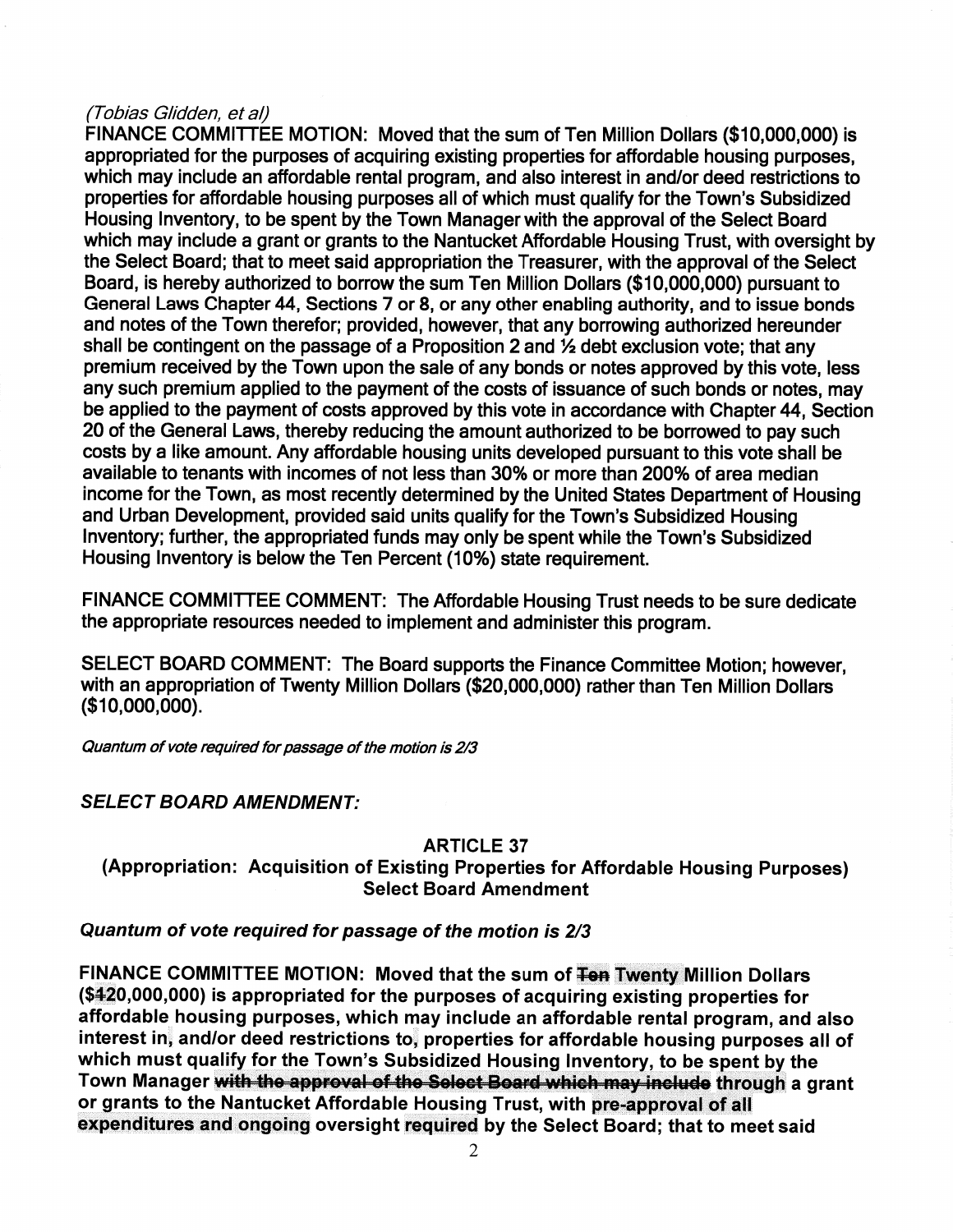appropriation the Treasurer, with the approval of the Select Board, is hereby authorized to borrow the sum <del>Ten</del> Twenty Million Dollars (\$420,000,000) pursuant to General Laws Chapter 44, Sections 7 or 8, or any other enabling authority, and to issue bonds and notes of the Town therefor; provided, however, that any borrowing authorized hereunder shall be contingent on the passage of a Proposition 2 and  $\frac{1}{2}$  debt exclusion vote; that any premium received by the Town upon the sale of any bonds or notes approved by this vote, less any such premium applied to the payment of the costs of issuance of such bonds or notes, may be applied to the payment of costs approved by this vote in accordance with Chapter 44, Section 20 of the General Laws, thereby reducing the amount authorized to be borrowed to pay such costs by a like amount. Any affordable housing units developed pursuant to this vote shall be available to tenants households with incomes of not less than 30% or more than 200% of area median income for the Town, as most recently determined by the United States Department of Housing and Urban Development, provided said units qualify for the Town's Subsidized Housing Inventory; further, the appropriated funds may only be spent while the Town's Subsidized Housing Inventory is below the Ten Percent (10%) state requirement.

VOTE ON AMENDMENT FROM THE FLOOR: Adopted by Majority Voice Vote.

VOTE: The vote on the motion pursuant to Article 37, as moved by the Finance Committee, as amended by the Select Board, was by Declared 2/3 Majority Voice Vote. The motion was adopted.

ffancy 2 ffelmes

Nancy L. Holmes, CMC Town & County Clerk

**ATM 19** Article 37, Page 3 of 3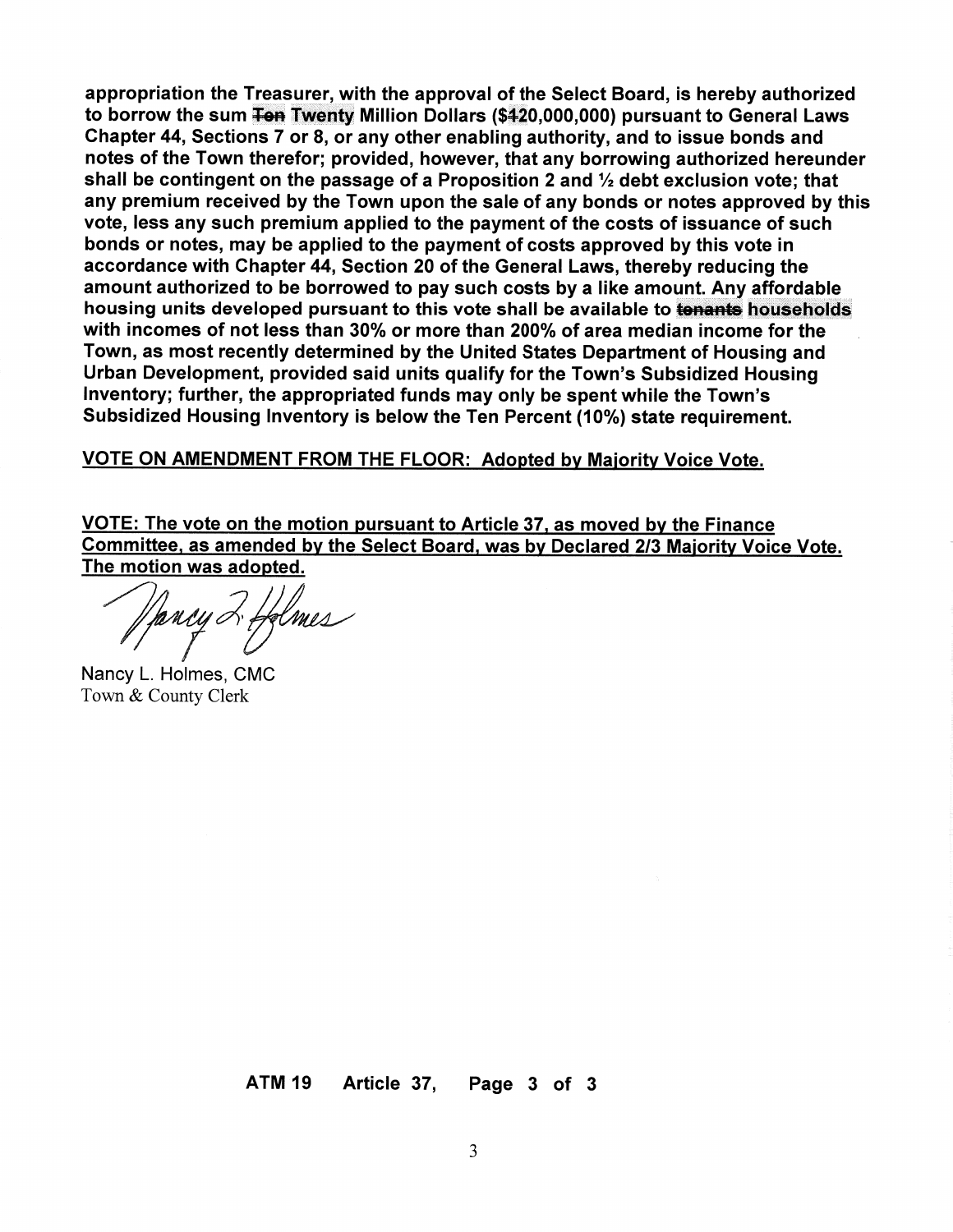To act upon and transact any business relative to the foregoing subjects which may, then and there, come before said meeting.

In addition, you are directed to notify and warn the inhabitants of the Town of Nantucket qualified to vote in Town affairs to go to the Nantucket High School at 10 Surfside Road in said Nantucket, on

### TUESDAY, THE NINTH DAY OF APRIL, 2019 BETWEEN THE HOURS OF 7:00 AM and 8:00 PM

#### for the following purpose:

To cast their votes in the Annual Town Election for the election of candidates for the following offices:

| Moderator                              | One for a term of one year     |  |
|----------------------------------------|--------------------------------|--|
| <b>Town Clerk</b>                      | One for a term of three years  |  |
| <b>Select Board</b>                    | Two for terms of three years   |  |
| <b>School Committee</b>                | One for a term of three years  |  |
| <b>Historic District Commission</b>    | Two for terms of three years   |  |
| <b>Nantucket Housing Authority</b>     | One for a term of five years   |  |
| Nantucket Islands Land Bank Commission | One for a term of five years   |  |
| Harbor and Shellfish Advisory Board    | Three for terms of three years |  |
| <b>Planning Board</b>                  | One for a term of five years   |  |
| Nantucket Water Commission             | One for a term of three years  |  |
| <b>Siasconset Water Commission</b>     | One for a term of three years  |  |

And, to cast their vote as "YES" or "NO" on the following ballot questions:

### 1. Debt Exclusion for Old South Road/Fairgrounds Road Intersection Area and Newtown Road Transportation Improvements

Shall the Town of Nantucket be allowed to exempt from the provisions of Proposition Two and One-half, so-called, the amounts required to pay for the bond issued in order to make various transportation-related improvements in the Old South Road/Fairgrounds Road intersection area and Newtown Road including the costs of professional services for design, permitting, engineering, construction, construction supervision, materials, and other related professional services, and any other costs incidental and related thereto?

### 2. Debt Exclusion for Town Pier Improvements

Shall the Town of Nantucket be allowed to exempt from the provisions of Proposition Two and One-half, so-called, the amounts required to pay for the bond issued in order to make improvements to the Town Pier located at 34 Washington Street, including the costs of professional services for design, permitting, engineering, construction,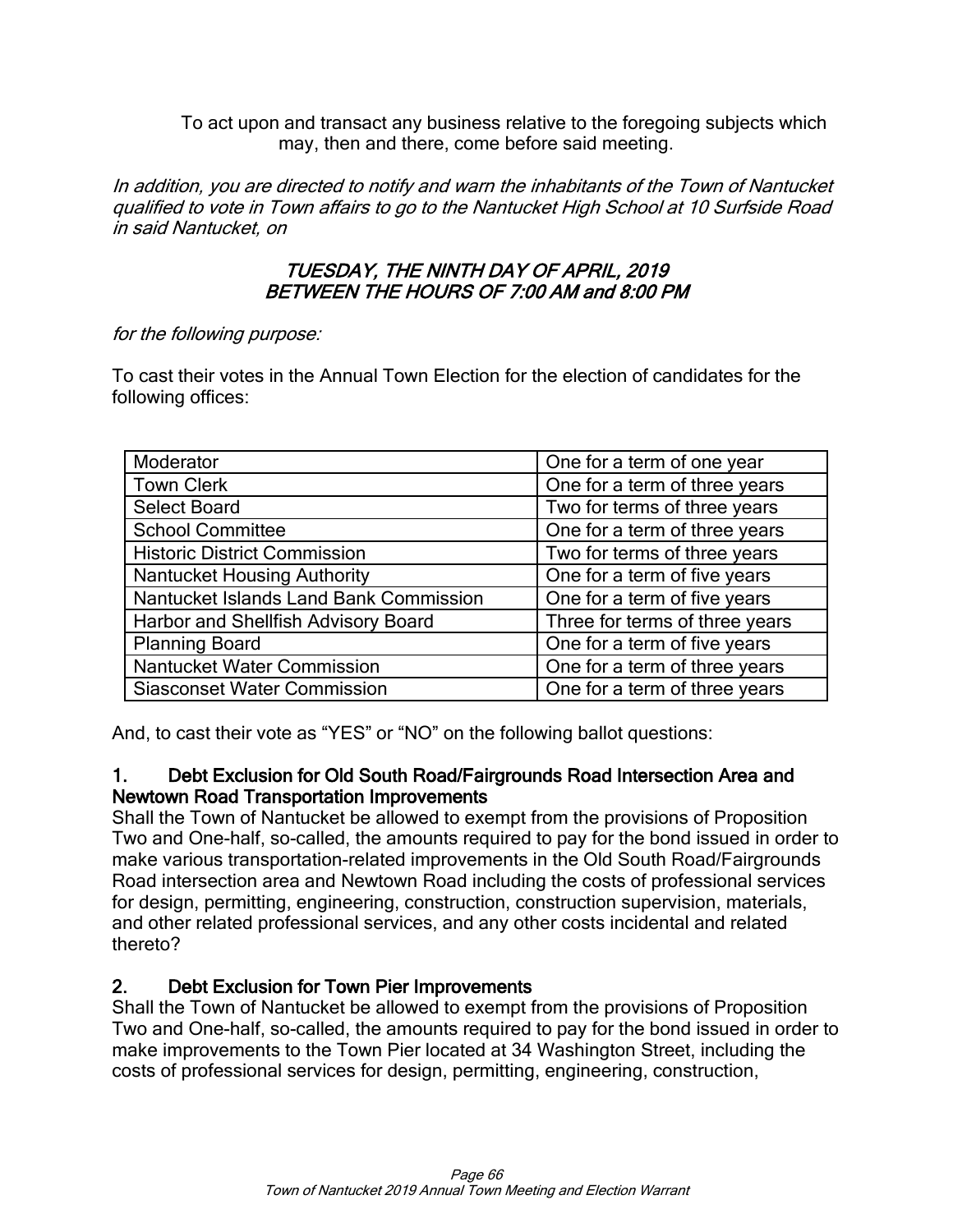construction supervision, materials, and other related professional services, and any other costs incidental and related thereto?

# 3. Debt Exclusion for Landfill Capping and Closure

Shall the Town of Nantucket be allowed to exempt from the provisions of Proposition Two and One-half, so-called, the amounts required to pay for the bond issued in order to close and cap cells1A, 1B, and 1C and partial closure of cells 2A and 2B at the Town of Nantucket Landfill located at 188 Madaket Road, including the costs of professional services for design, permitting, engineering, construction, construction supervision, materials, and other related professional services, and any other costs incidental and related thereto?

# 4. Debt Exclusion for In-Town (Orange Street) Bike Path

Shall the Town of Nantucket be allowed to exempt from the provisions of Proposition Two and One-half, so-called, the amounts required to pay for the bond issued in order to construct the In-Town (Orange Street) Bike Path including the costs of professional services for design, permitting, engineering, construction, construction supervision, materials, and other related professional services, and any other costs incidental and related thereto?

# 5. Debt Exclusion for Surfside Area Roads Reconstruction

Shall the Town of Nantucket be allowed to exempt from the provisions of Proposition Two and One-half, so-called, the amounts required to pay for the bond issued in order to make various transportation-related improvements in the Surfside area on Lover's Lane, Monohansett Road and Okorwaw Avenue, including the costs of professional services for design, permitting, engineering, construction, construction supervision, materials, and other related professional services, and any other costs incidental and related thereto?

### 6. Debt Exclusion for Public Safety Facility Auxiliary Building

Shall the Town of Nantucket be allowed to exempt from the provisions of Proposition Two and One-half, so-called, the amounts required to pay for the bond issued to supplement the previous appropriations made under Article 11 of the 2015 Annual Town Meeting, Article 5 of the November 9, 2015 Special Town Meeting and Article 4 of the November 6, 2017, to pay costs for constructing a public safety auxiliary building at 4 Fairgrounds Road, including the costs of professional services for design, permitting, architecture, construction supervision, and other related professional services and any other costs incidental and related thereto?

### 7. Debt Exclusion for Acquisition of Property at 1 - 3 Miller Lane

Shall the Town of Nantucket be allowed to exempt from the provisions of Proposition Two and One-half, so-called, the amounts required to pay for the bond issued in order to acquire the property located at 1 - 3 Miller Lane, known as the "Nantucket Inn" and shown on Assessor's Map 68 as Parcels 800 – 812, 814 – 853, 900 – 912, 914 – 921, 924 – 938, 941 – 951 for general municipal purposes and/or housing and any other costs incidental and related thereto?